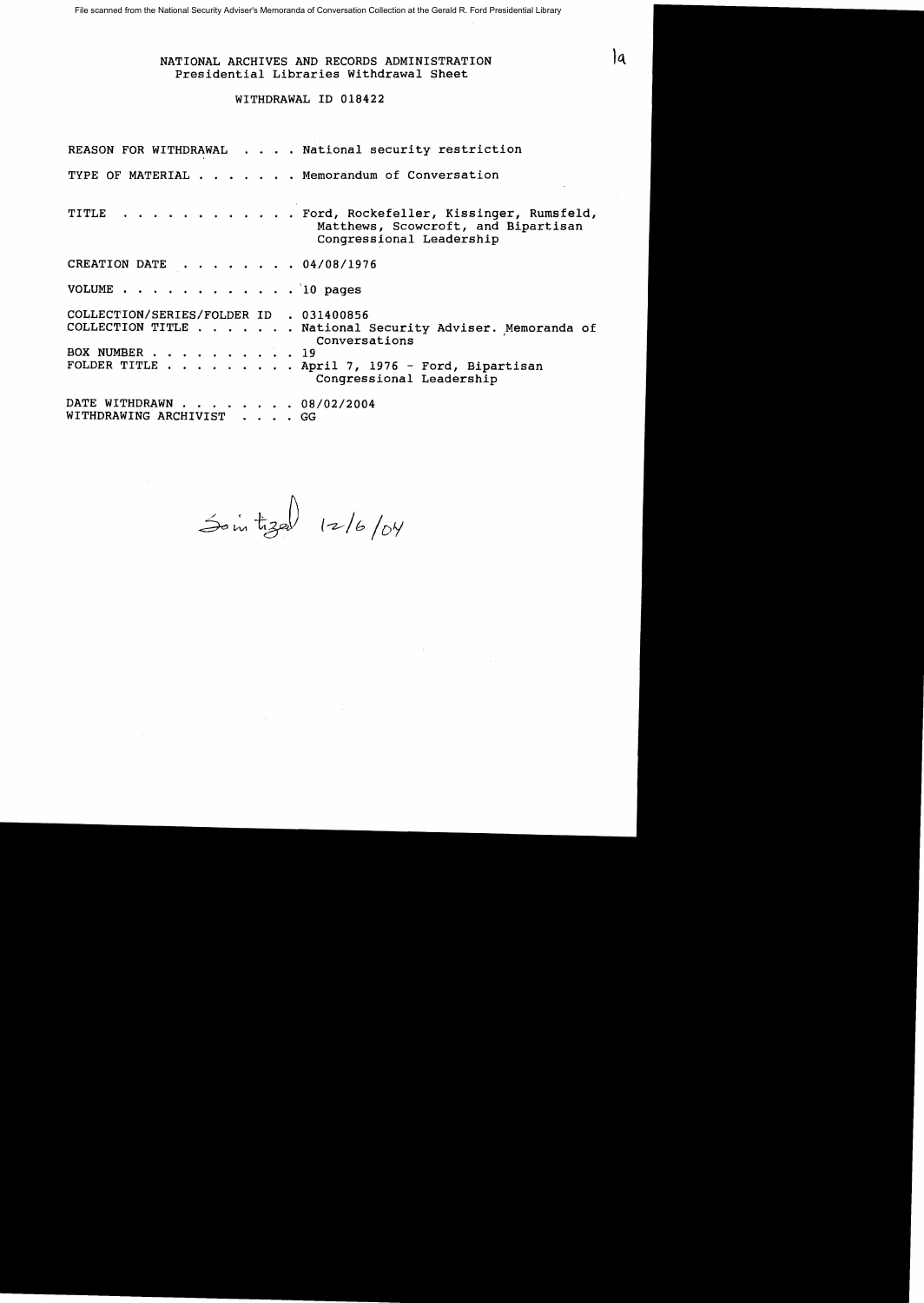Approved For Release 2004/12/06 : NLF-MUC-19-1-1-5

**MEMORANDUM** 

NATIONAL SECURITY COUNCIL

## CONFIDENTIAL

April 8, 1976

## MEMORANDUM OF CONVERSATION

| PARTICIPANTS:  | President Ford                                                               |  |  |  |  |
|----------------|------------------------------------------------------------------------------|--|--|--|--|
|                | Vice President Rockefeller                                                   |  |  |  |  |
|                | Dr. Henry A. Kissinger, Secretary of State                                   |  |  |  |  |
|                | Donald Rumsfeld, Secretary of Defense                                        |  |  |  |  |
|                | David Matthews, Secretary of Health,                                         |  |  |  |  |
|                | Education and Welfare                                                        |  |  |  |  |
|                | Brent Scowcroft, Assistant to the President<br>for National Security Affairs |  |  |  |  |
|                | Bipartisan Congressional Leadership (list attached)                          |  |  |  |  |
|                | Leslie A. Janka (note taker)                                                 |  |  |  |  |
| DATE AND TIME: | Wednesday, April 7, 1976                                                     |  |  |  |  |
|                | $8:05 - 9:25$ a.m.                                                           |  |  |  |  |
| PLACE:         | The Cabinet Room                                                             |  |  |  |  |
|                | The White House                                                              |  |  |  |  |

Swine Flu Immunization Program, the SUBJECT: Turkish Base Agreement, Lebanon Strife, and Transition Quarterly Funding in the Security Assistance Bill

(The first 25 minutes of the meeting were taken up with the discussion of the President's request to Congress for funds for swine flu vaccine. Theodore Cooper of HEW described the likelihood of a pandemic in the winter of 1976-77 and the possibilities of launching a nationwide inoculation campaign.)

The President: I would now like to turn to Secretary Kissinger and ask him to make a few remarks on the Turkish Base Agreement and the situation in Lebanon.

Presidential Library Review of NSC and DOS Equities is Re

|                                                                                                                                                                                                                                                                                                                                                                             | <u> Legenst e van W</u><br>CLASSIFIED BY: WALLY ALL SIGNESS |  |
|-----------------------------------------------------------------------------------------------------------------------------------------------------------------------------------------------------------------------------------------------------------------------------------------------------------------------------------------------------------------------------|-------------------------------------------------------------|--|
| <b>DECLASSIFIED</b> $_{w}$ $_{w}$ $_{w}$ $_{w}$ $_{w}$ $_{w}$ $_{w}$ $_{w}$ $_{w}$ $_{w}$ $_{w}$ $_{w}$ $_{w}$ $_{w}$ $_{w}$ $_{w}$ $_{w}$ $_{w}$ $_{w}$ $_{w}$ $_{w}$ $_{w}$ $_{w}$ $_{w}$ $_{w}$ $_{w}$ $_{w}$ $_{w}$ $_{w}$ $_{w}$ $_{w}$ $_{w}$ $_{w}$ $_{w}$ $_{$<br>AUTHORITY RAC bien 17/6/04 state visit 3/12/04<br>BY $\frac{1}{4}$ NLF, DATE $\frac{1}{4}$ (9/07) |                                                             |  |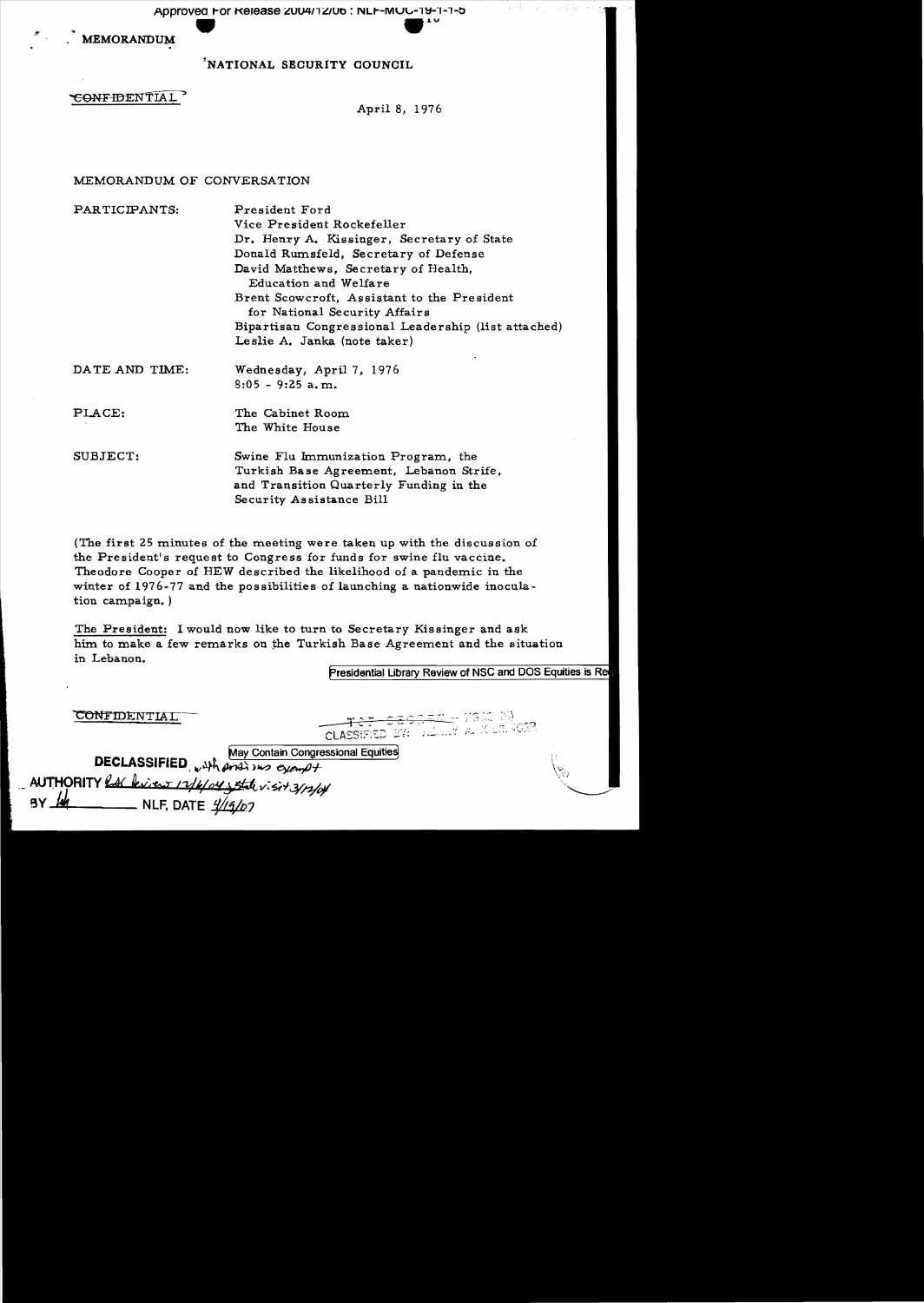www.uur.w.theproved For Release 200

## Turkish Base Agreement

7

 $\mathbf{d}$ 

Secretary Kissinger: Let me begin with the Defense Cooperation Agreement with Turkey. The negotiations with Turkey resulted from the fact that Turkey suspended the 1969 agreement as a result of the congressional action which embargoed arms sales and military assistance to Turkey.

important is the crucial role of Turkey in NATO. It occupies a strategic position and contributes the largest ground forces to the NA TO force structure. We believe it imperative that we restore our strong relationship with Turkey.

We are not doing this as a favor to Turkey. We are doing it because it is in our national interest. H you simply look at a map you can see how important Turkey is to NATO and the United States.

We have had to conduct our negotiations at a time when the Turkish elections are coming up. We have also had to repackage our historic military assistance relationship. The figures we are requesting are only slightly larger than what we would have requested for Turkey even in the absence of an agreement. There is a slight increase which could be seen as compensating for inflation.

We recognize that there is great concern in Congress about Cyprus, but if we link the agreement and Cyprus explicitly, we will create for ourselves a new Jackson-Vanik type problem and the agreement will fail,  $\lceil$ 

**Aurkey's links with NATO will be** severely and permanently weakened. We have made it clear to Turkey that we expect flexibility on the Cyprus issue.

We are asking for a multi-year authorization, but this will still provide for annual appropriations so that Congress can have a yearly look at the progress Turkey is making on Cyprus.

Greek reaction has been unenthusiastic to put it mildly. With the Greeks, we are in the strange position that they have been beating us over the head in public but negotiating responsibly with us in private. We are currently negotiating a similar defense agreement with the Greeks. It is almost complete but we are now hung up on the Aegean dispute. The Greeks want us to take an explicit anti-Turkish line. They have been informed that we cannot in effect join a security agreement with one NATO ally against another NATO ally.

On Cyprus we face a very weird situation. Privately, the differences between the two parties' position look quite manageable. There are only two key issues: How the government is to be composed and how the territory is to be divided. The difficulty is that neither side will put

## -<del>CONFIDENTIAL</del>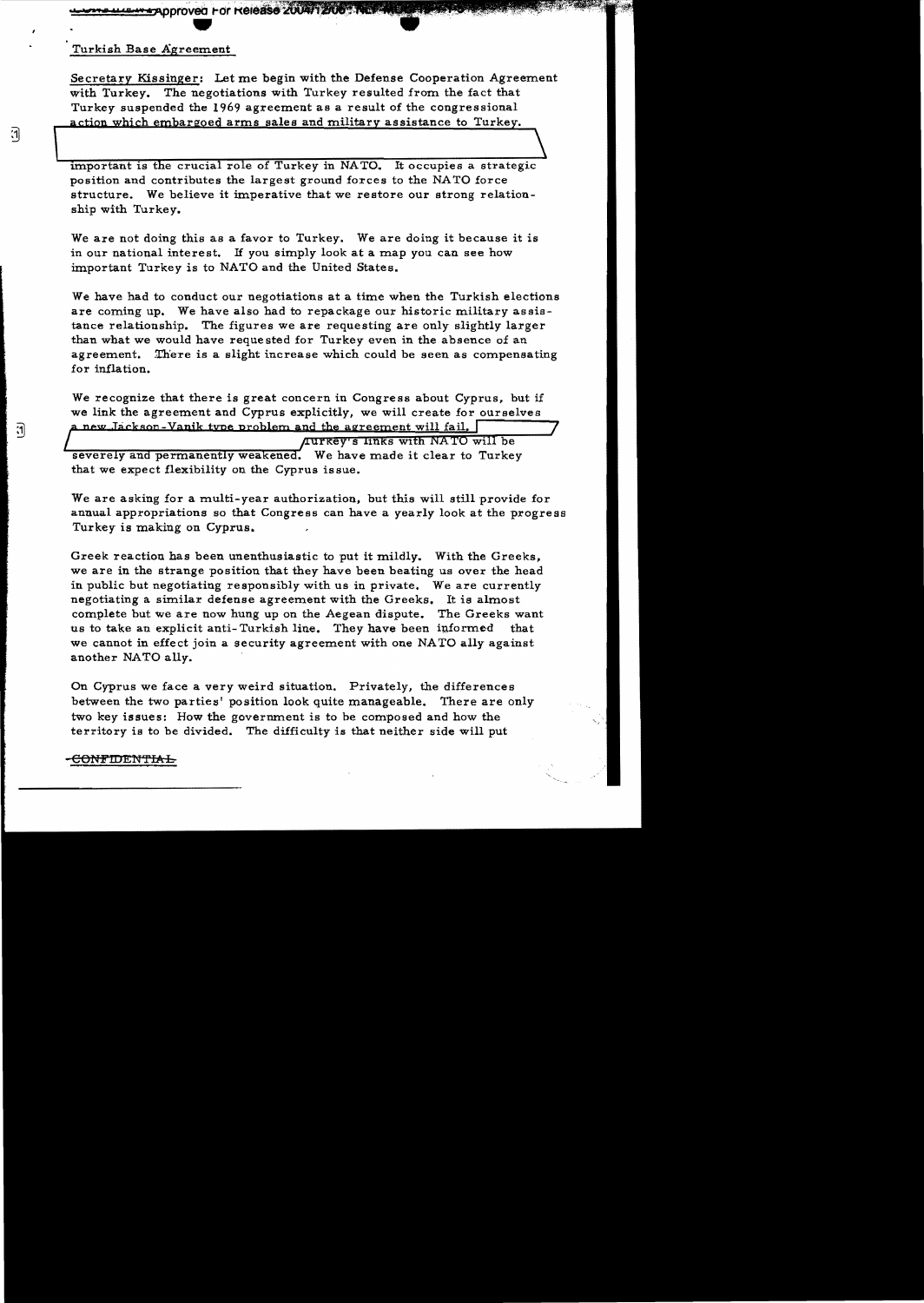CONFIDENT Approved For Release 2004/1200 - NETWORKS CONFIDENT

forward any position publicly. For both countries it has become a purely domestic issue on which niether side wants to be seen as soft. We are, therefore, exploring the idea of sending an American to initiate a proposal on behalf of NATO. We are thinking of an envoy such as Ambassador Bruce. 1£ that doesn't work. we may try to get the European Community to make a similar effort. The Cyprus situation is not like the Middle East, where the Israeli and Syrian positions are simply irreconcilable. The Greeks on Cyprus are manageable but it is nevertheless complicated by the complex Turkish election politics.

To sum up, we will submit the Turkish agreement to Congress later this week or sometime next week. I really want to urge you to remove this issue from our day-to-day politics. To turn it down would have the most profound consequences for U.S. interests and the security of NATO.

Representative Rhodes: Is there any possibility you could submit the Greek and Turkish agreements together?

Secretary Kissinger: I don't think doing so would be to the benefit of either country. However. we could send them up within a week or so of each other. In fact. we could hold up the Turkish one until we can see what the outcome of the Greek agreement will be. We have not announced it *yet,* but the Greek Foreign Minister may ,come to Washington next week. I will consider your recommendation in the timing of the two agreements.

## Lebanon

Secretary Kissinger: Let me turn now to Lebanon. We are facing three issues in the Lebanese crisis--a split between the Christian and Moslem. communities, the split between the radical and moderate political views, and the intervention of outside powers.

The Christian-Moslem conflict arises from the constitutional structure of Lebanon which is based upon the proposition that the Lebanese population is equally divided between the Christians and the Moslems. However. it is now estimated that the population is 60 percent Moslem. and this is especially true if you consider the influx of large numbers of Palestinians.

The Moslem community is further split between radical: groups supported by the Soviet Union and Libya and what could be considered more moderate factions. Another complication is the fact that the leader of the radical leftists Kamal Jumblatt is a Druze and therefore cannot play any role in a constitutional confessional structure. He is therefore in favor of deconfessionalizing the Lebanese Government.

We also have the Palestinians who are divided into basically three factions. As you can see from this map. the population is divided in such a way that

## CON<del>FIDENTIAL</del>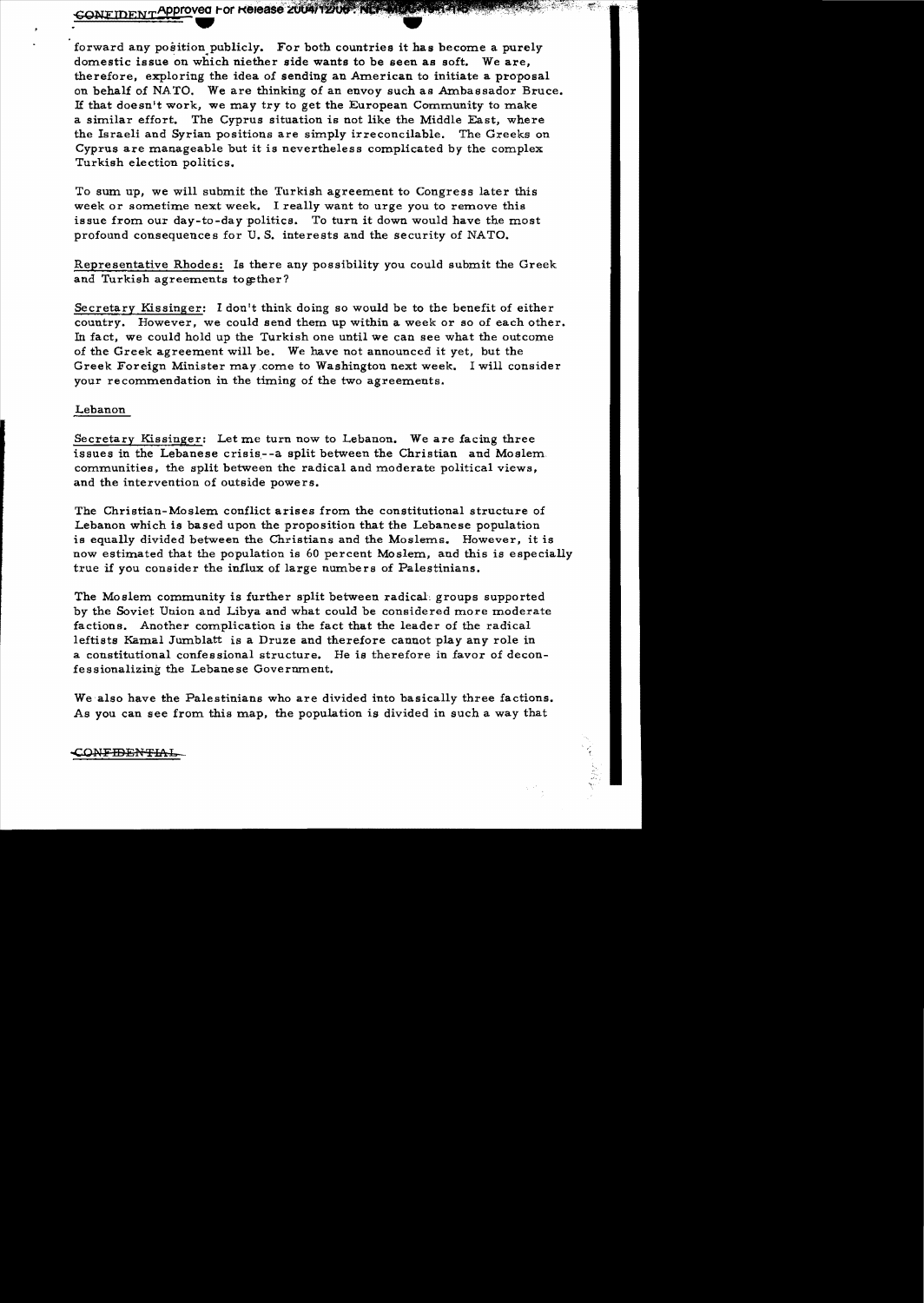**ENT Approved For Release 2004/12/06 : NLF-MUU-19-1-1-5** 

the Christians hold the mountainous areas north of Beirut, while the PLO control territory in the south.

The Lebanese crisis began in the Christian-Moslem fighting last fall. From the beginning we were in touch with all parties. As you know, I met with the Lebanese Foreign Minister in September at the UN. However, the fighting worsened. The next phase was a Syrian mediation effort which succeeded in late January.

. Today we are faced with the situation where there is no central authority of any kind in Lebanon. From the middle of March we have faced the danger that Syria might intervene. Our concern is based upon the fact that Israel would move into Southern Lebanon should Syria intervene in Lebanon and that would clearly risk a full scale Middle East war.

In this crisis we are facing a strange reversal of roles, with Syria supporting the Christians and fighting the PLO. Syrians are also supporting the moderate wing of the PLO, while cutting supplies to Jumblatt leftists and protecting the Christian areas. The Egyptians on the other hand are supporting the radicals because of their hatred for the Syrians.

The United States would prefer the same political outcome as the Syrians do, and so do the Israelis. But the United States and Israel do not want Syrian military intervention. But the paradox is that without Syrian intervention the PLO may in fact win. Our policy is designed to prevent a Syrian inter vention, but to support their political mediation efforts along the lines of the January 22 settlement.

Last week we sent Ambassador Brown, one of our most senior and experienced diplomats, to Beirut in an effort to get communications going among the factions. We are the only country that everyone is talking to. So far, there is general agreement that there will be new elections for a new President and for getting parliament reconvened.

But I repeat the biggest problem is that there is no central authority at all in Lebanon, and even a new government will not have a strong security force to prevent the outbreak of new hostilities which could be started by any Lieutenant; and thus the whole thing would break down. *H* the cease fire breaks down. Syrians will move in and Israel will surely move also. And therefore we have a very high potential for a wider Middle East conflict.

We have stopped Syrian intervention three times, so therefore the U.S. role is very important in keeping the parties restrained. We have been lucky and so far we have been making progress. We are now trying to

CONFIDENTIAL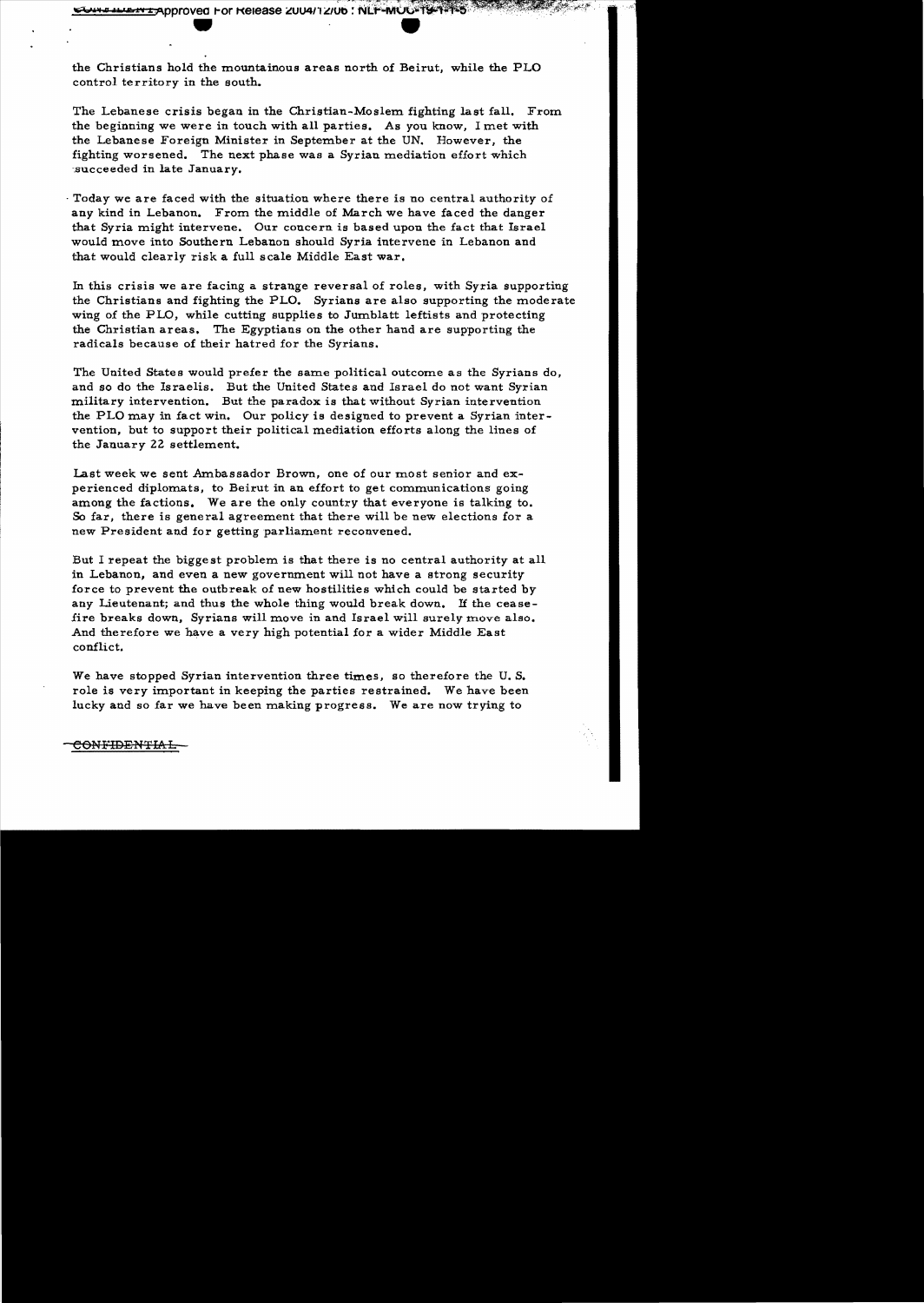Approved For Release 2004/12/06 : NLF-MOC<sup>2</sup>19-

get a security force set up with buffer zones between the factions. We are in close touch with all the parties. with the exception of the PLO, and we are in very close and constant touch with the Israelis.

The Lebanese economy is running down very badly. Each faction is surviving on outside support. The economy of Beirut is totally devastated.

Representative O'Neill: How do you explain what the Sixth Fleet is doing off the coast of Lebanon?

Secretary Kissinger: It is there for the possible evacuation of the **1,000**  Americans left in Beirut. About 6,000 Americans have already left the country but our ships are not off the coast of Lebanon- -they are about 36 hours away.

We recognize that any American force put into Lebanon would have to be prepared to fight all of the parties. We have never had and we have no intention now of putting American forces into Lebanon. The fact is that we could not even get diplomatically active until the Syrian mediation effort failed, simply because any U.S. action would tend to unite all parties against us.

Representative McFall: Can we get Egypt to pull out its support? Can the United States talk to the moderate PLO elements?

Secretary Kissinger: We are talking to the Egyptians now. Egypt will be willing to standdown if the Syrians could be kept out. But we have to recognize that the Egyptian role is really a minor one. On the whole, Syria has emerged as the supporter of the Christians and in opposition to the PLO and the Communists.

With regard to contacts with the PLO, we have had a firm policy of not talking to the PLO on the Middle East because the PLO will not recognize the existence of Israel. But we are now dealing· with a Lebanese problem, mtthe broader Middle East issues. Nevertheless. we have so far not talked to the PLO.

Representative Anderson: Where are the radicals getting their arms from?

Secretary Kissinger: From Libya and Iraq. But the Syrians have acted to interdict the flow of supplies to the radicals by putting in its own troops disguised as Palestinians and by having its Navy patrol the coasts.

However, if Syria achieves the domination of the PLO factions, which is what it wants, then its policy in the Middle East might change. What we are working on is a Syrian political solution without Syrian intervention.

• GONFIDENTIA.L -------------\_.\_..--\_..... .

:ONFIDENTIAL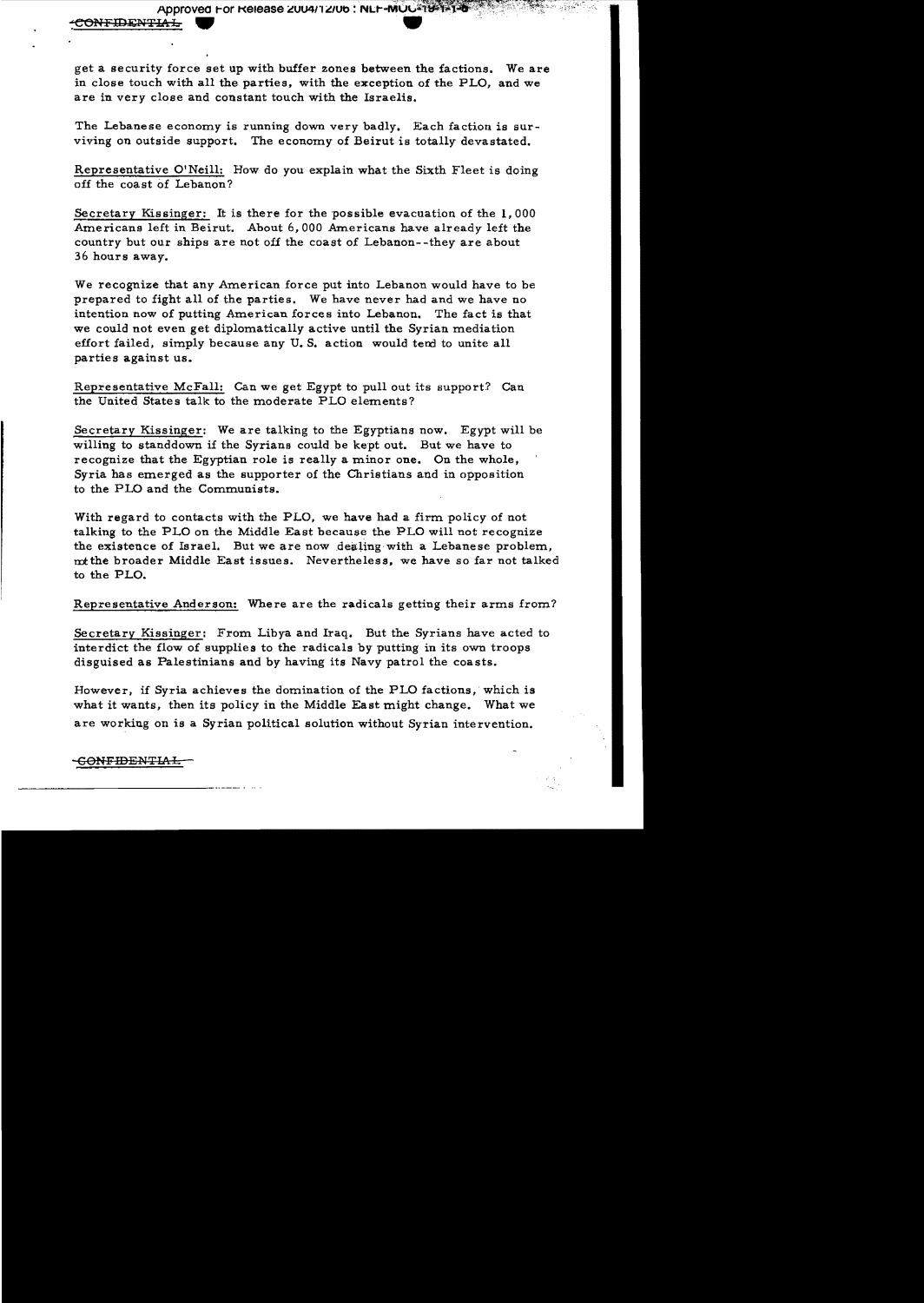Approved For Release 2004/12/06 : NLF-MUC-19-1-1-5

## <del>CONFIDENTIAL</del>

Deconfessionalization would mean that the Christians would be made a permanent minority and Lebanon would become a pure Arab and a radical state, which neither Syria nor Israel would want on their borders. We have to recognize that the whole thing in Lebanon could fall apart very easily.

# Representative Rhodes: Does Syria have territorial ambitions against Lebanon?

Secretary Kissinger: Syria lost some of the eastern valley territories when France created Lebanon. But more importantly, Syria has always wanted a dominant role in Lebanon. If the Syrians intervene militarily in Lebanon, they would smash the PLO just as the Jordanians did in 1970 and then reconstitute under Syrian domination. The question is what is the best outcome for the U.S. and Israel. We hope to be able to avoid making this difficult choice by achieving an independent Lebanon. Israel has been very restrained in all of this but the situation has very precarious elements in it.

## **Transition Quarter**

The President: Let me turn to the last item on our agenda this morning and that is the issue of the additional funding for the Transition Quarter contained in the Security Assistance Appropriations bill. I understand that the conferees have broken up with a disagreement on the extra \$629 million for the Middle East.

Let me retrace what I did in submitting the FY 76 and FY 77 budget requests. I recommended \$1.5 billion military assistance and \$750 million for economic aid for Israel in FY 76. I did not recommend a request for any funds for the Transition Quarter. I also recommended \$1 billion military aid and \$800 million economic aid for Israel for FY 77.

At the time we put the budget together for FY 77, all of my technical and military advisers told me the \$500 million would be adequate military assistance for Israel. I took the initiative to increase that to \$1 billion for FY 77, of which half would be forgiven, in effect an outright grant. We also recognize that Israel wants more assistance and that they want assistance in the Transition Quarter. The Senate added \$550 million for Israel for the Transition Quarter.

Let me put this problem in this perspective. We have a tough budget year in 1977. It is incomprehensible to me that we would add \$629 million in a three-month period for Israel and the Middle East. I cannot justify such spending with all the constraints on our budget, especially adding that kind of money for Israel when all my advisers say that Israel can get by with less. We cannot go to the American people and say that they have got to tighten their belts at home and then turn around and give away that kind of

## <del>CONTIDENTIAL</del>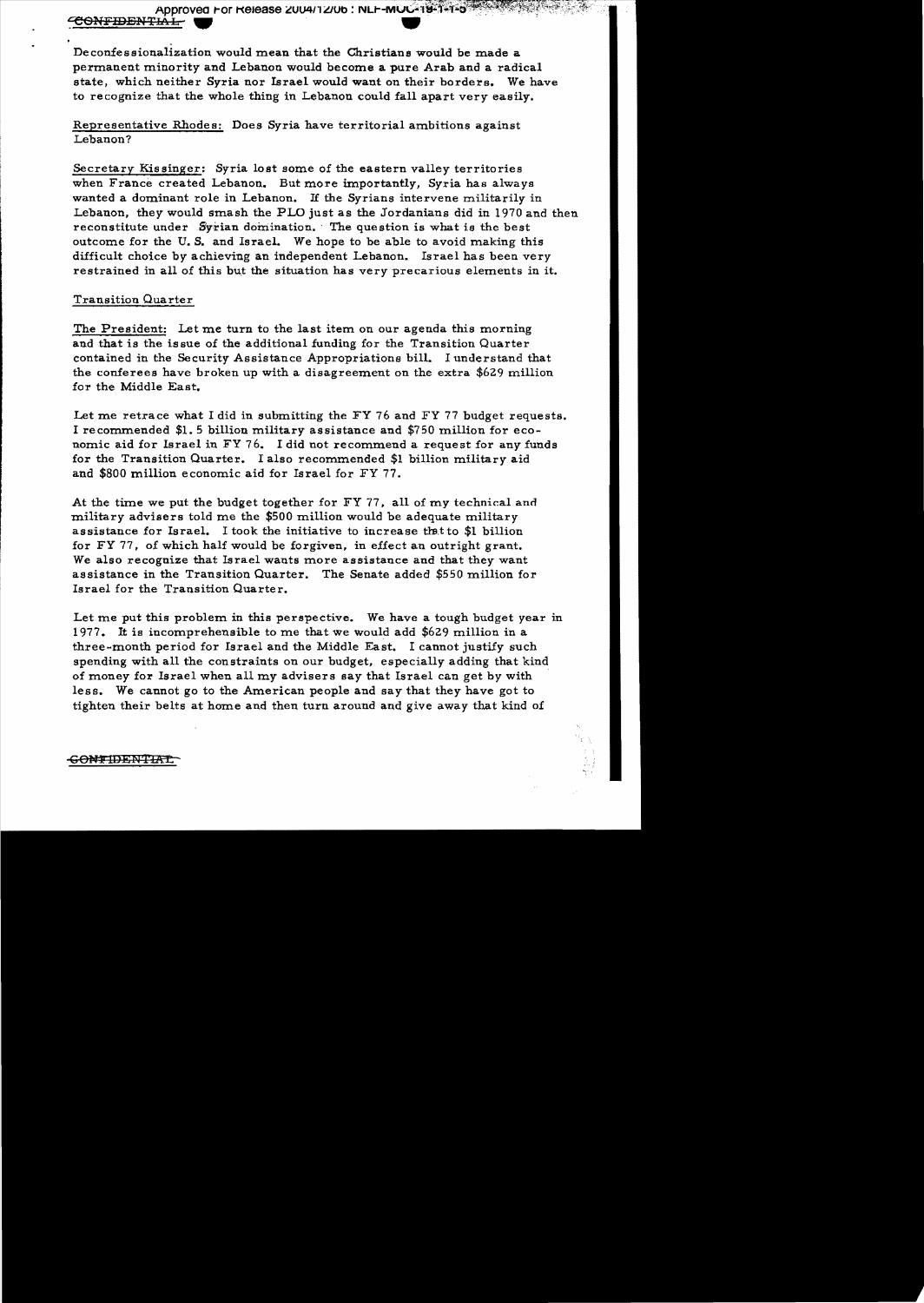:1

money to Israel in the Transition Quarter. I want to make it very clear that I will have no alternative but to veto any appropriation bill with that kind of Transition Quarter funding in it.

Israel has been well taken care of in FY 76 and I have recommended ample funds for  $FY$  77. To jam in another \$600 million for only three months is something the American people simply will not understand.

Chairman Morgan: Was any commitment made on Transition Quarter funding?

The President: No commitment was made to anybody for Transition Quarter funding. However, if you look at the shopping list that the Israelis gave us, it is very extensive. The Israelis want it all now but we think it can be phased over a longer time. Nevertheless, we have been very cooperative in providing rapidly some **Filtical** equipment items. Our current funding levels are very adequate to Israel's military needs. We will make damn sure that Israel's security needs will be taken care of. But Israel simply can 't push this country for higher funding levels in a tight budget year.

Representative Rhodes: If you have already provided money in FY 76 and FY 77. asking for extra money in the Transition Quarter is just a form of "double dipping".

The President: John,  $I^{won't}$  use that phrase myself but it is clear that the Israelis are in better shape today than before the 1973 War. At the same time, Egypt has been cut off from supplies and spare parts from the Soviets and Egypt is weaker today than before the October War.

Senator Case: Mr. President, the Transition Quarter funding is not a question of just funding specific programs. The Israelis' economy is at the breaking point. It depends upon a continuous flow of American funds. The Transition Quarter interrupts that flow and I do not see why Israel should suffer because the United States changes its system of fiscal years. I am persuaded that the Israelis need these funds badly.

There was the question of who pushed for these funds. Of course the matter was brought to our attention by the Israelis, but we got clearance in the authorization process from the Secretary of State. I believe it would have great political significance to now move to cut out such funding. We have to recognize that Israel has a large number of bills coming due in this period and needs the money to cover them.

Representative Passman: The one thing I want to know is did you take into account in FY 76, funding for the Transition Quarter;

## <del>CONFIDENTIAL</del>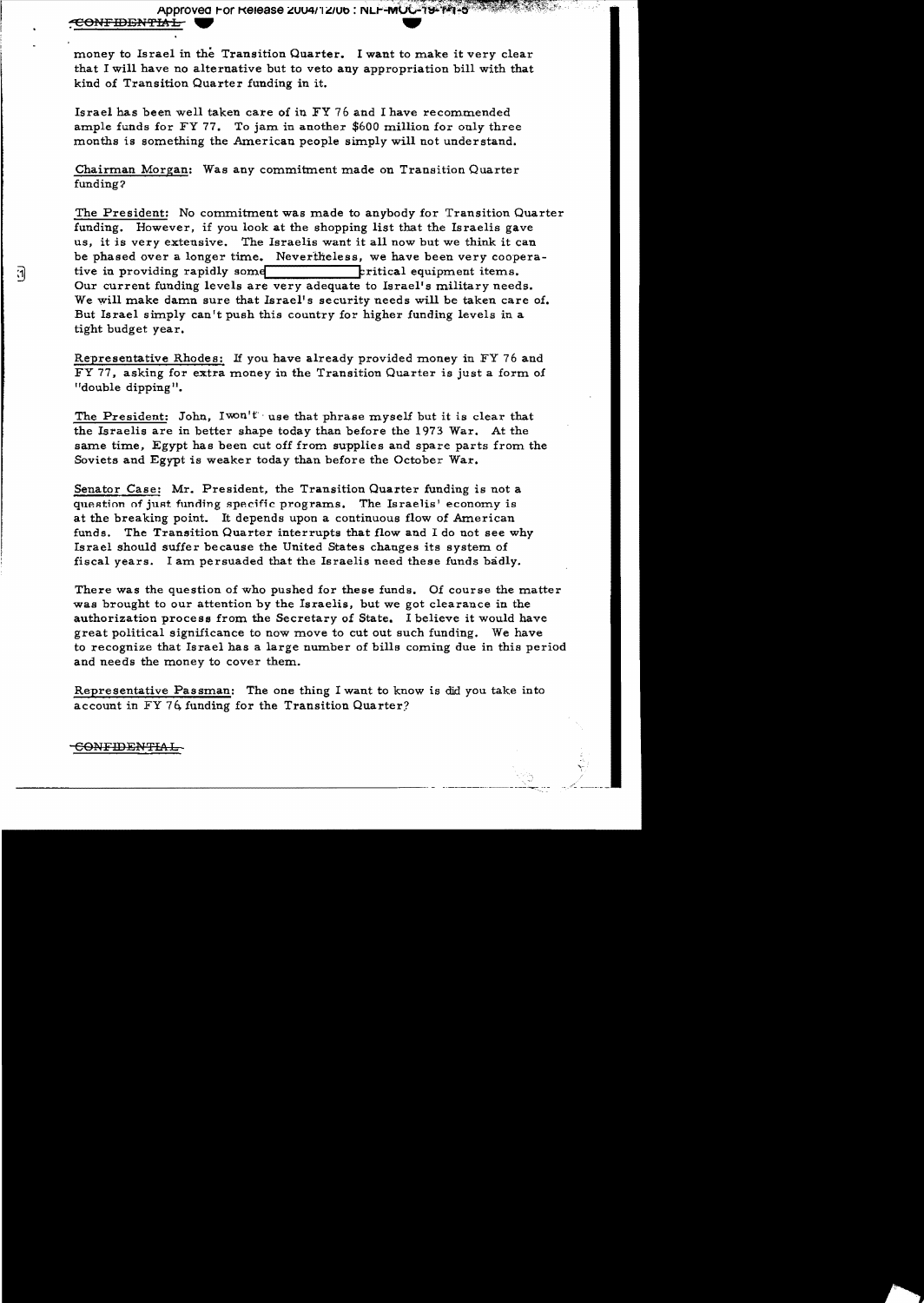# The President: Yes.

,

Director Lynn: The real question here is whether the total budget authority is adequate for the entire period under question. The rate at which the Israelis scheduled their purchases is not directly related to when we make the budget authority available. It is analogous to the defense budget situation, where authority was provided but spending occurs over a different period. What we are seeing is a case where, to the extent the Israelis can drive up the budget authority levels in U. S. as sistance, it solves for them the difficult choices they must make in meeting their domestic economic problems. We think we have fully provided for Israel in FY 76 and FY 77. All that additional Transition Quarter funds would do is simply make their foreign currency balances better for the Transition Quarter period.

Representative Passman: I held the line in keeping TO funds out of the House Appropriations bill but I had committed myself to the levels the Senate might recommend. But when I heard, Mr. President, that you had added funds in the FY 76 budget for the TO I had to break those commitments. I also want to point out that Israel now has \$1. 9 billion in unobligated balances in the pipeline. We are now adding \$2.2 billion more for the current fiscal year and in another month we will add another \$1. 8 billion for FY 77. Therefore, Israel will have \$5.9 billion in the pipeline. This amount exceeds the total amount of funding we've given Israel in the past 25 year s.

I repeat that I had given commitments to support TQ funding as recommended by the Senate, but I broke those commitments when I received your letter saying that you had considered those amounts in deciding the FY 76 budget.

Senator Young: Without the Transition Quarter funding are you otherwise satisfied with the appropriations bill?

The President: There are some things we do not like in the FY 76 bill. For example. the military assistance program levels are set far too low. But we are satisfied with the Middle East levels for 76 except that we do not like the additional TQ funds.

Representative Morgan: I have agreed with Otto to take up the authorization conference report first.

The President: I understand that this is a difficult problem for you as well as the pressure you are under.

Representative O'Neill: Was there any commitment made for the amounts that Israel is asking for?

-CONFIDENTlA,I:.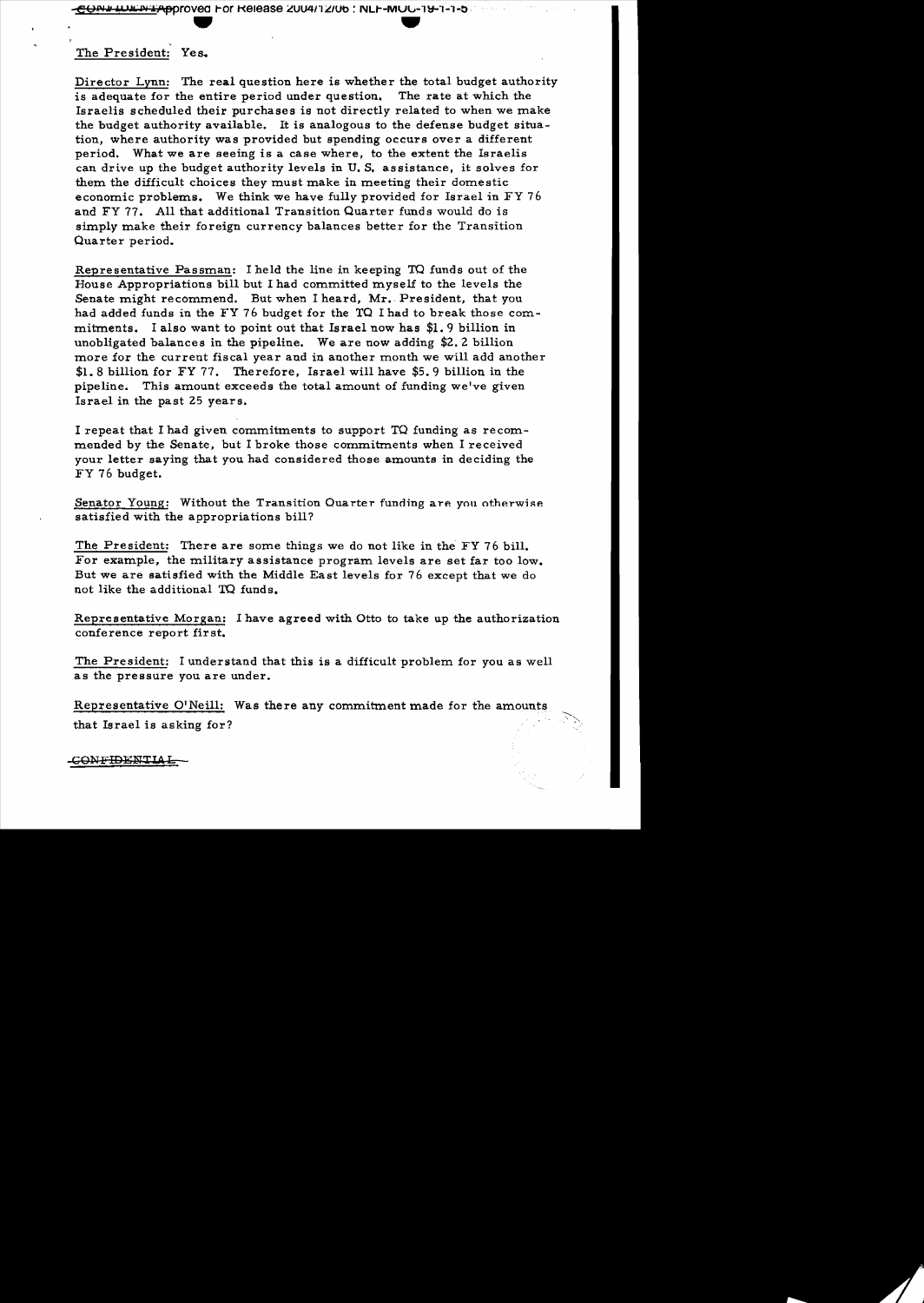The President: No, absolutely not. I did not make any commitment to Rabin when he was here. I did tell him that we would be giving them top consideration on hardware items. and Don Rumsfeld can verify the full consideration we're giving their shopping list.

Representative O'Neill: I would predict that the amendment will carry. Is there any talk of a compromise?

The President: None to my knowledge.

Representative Mahon: I can't say how the vote will go. I do know that if you veto the bill, you will be sustained. It is my hope that this trauma can be avoided. I hope the Senate can find someway to avoid insisting on this funding for now.

Should my veto be overriden, I The President: If my veto is sustained and we must go to a CRA, Israel will go back to a level of  $$600$  million. would simply send up a recision and the Congress would have to vote on the matter again. I simply do not think the American people will understand or accept this level of additional funding.

Representative Passman: If you say that you have already considered the transition quarter in the FY 76 request, then this additional  $TQ$  funding is really a sixth quarter. I don't think the House will support that.

The President: I can 't go quite that far, Otto. But it is true that I took into account the funding needs for the full period. When we recognized the TQ issue we went further and added funds in the FY 17 budget. OMB recommended a level of \$500 million, while I think the State Department recommended something like \$750 million. I recognized the realities and increased it to the level of \$1 billion for 77. We had made a commitment to Israel of  $$1.5$  billion in FY 76. I decided to give a total of \$2.5 billion over the 24-month period. I am convinced it is fully adequate for Israel's needs.

Representative Rhodes: The issue is simply, is there enough money for Israel. It is clear to me that you provide that.

The President: In effect I have put in 27 months' funding in a 24-month period.

Director Lynn: As we developed the budget, we were in a situation where we had already submitted the budget for FY 76 but its consideration was delayed in the Congress at the time we started talking with the President about the FY 77 budget. The Transition Quarter was already an issue and the President made the decision to add to the FY 77 levels but we did have adequate funding in 76 and therefore the total amount for 76 and 77 is more than adequate for the total period. I want to emphasize that we believed

#### CONFIDENTIAL.

ेल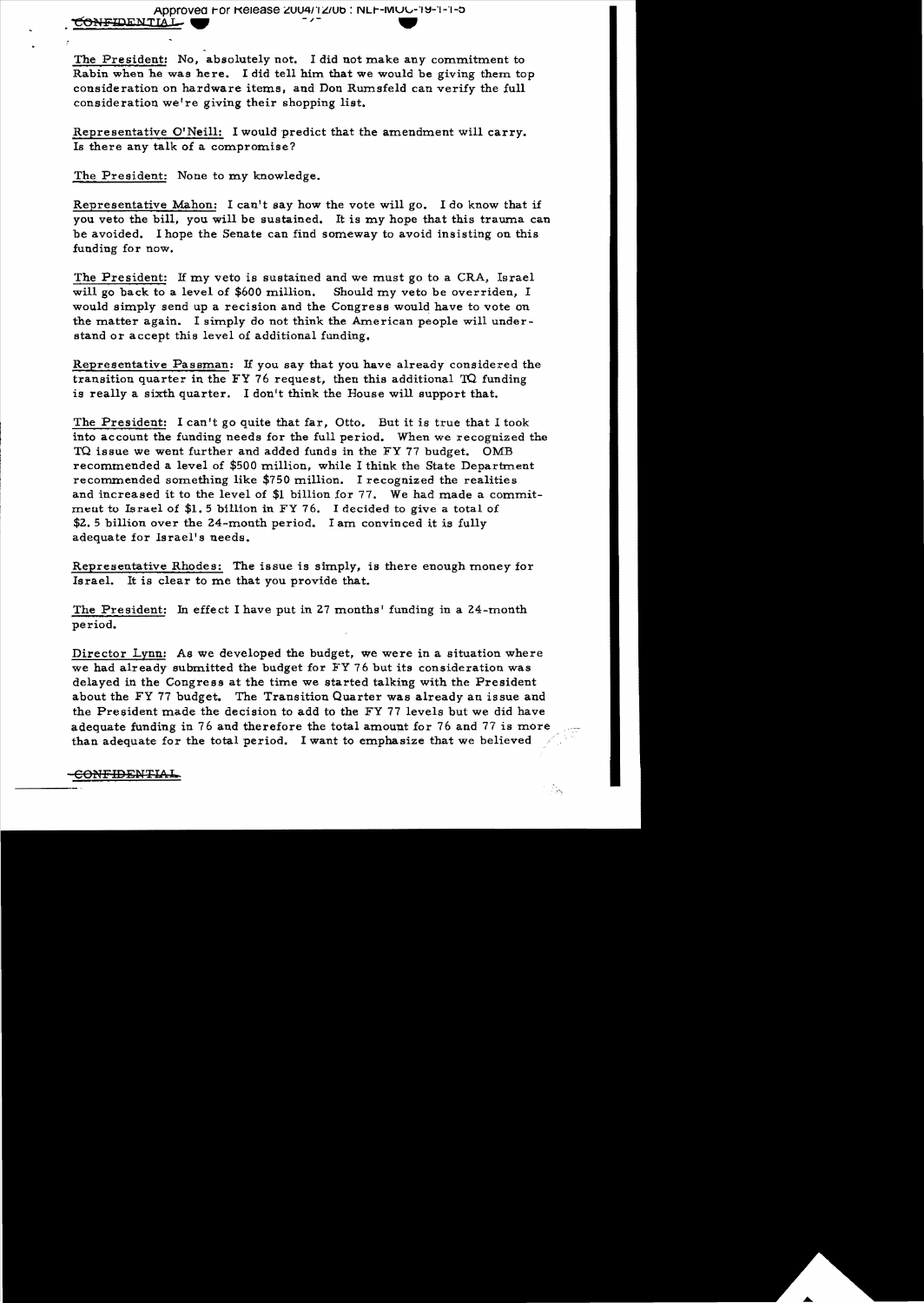there was enough mohey in FY 76 for the fiscal year and the Transition Quarter. But even then, the President decided to add additional money in the FY 77 request.

I want to emphasize that we put the money in FY 77 because the budget committees asked us not to put funding in the Transition Quarter. They said please keep it in the fiscal year where we can keep track of it. We don't want to see special programs funded in the Transition Quarter period. Therefore, as you can see, we were simply trying to play it straight with the Congress, and what we have tried to do is to make sure that the total of FY 76 and 77 would fully meet Israel's needs.

The President: Thank you all for coming.

(After the meeting broke up, the President spoke informally with Representative O'Neill. O'Neill asked if the President was looking for a confrontation with the Congress on this issue. The President replied not at all. But he was convinced the American people simply would not understand the extra \$600 million for a three-month period. O'Neill asked if any compromise level could be found. The President replied that a compromise must be a two-way street and that if Congress would consider restoring the cuts made in MAP and other important programs, he might consider a compromise on the TO level. But he again reiterated very strongly his refusal to accept an additional \$629 million in the TO period. )



<del>CONTIDENTIAL</del>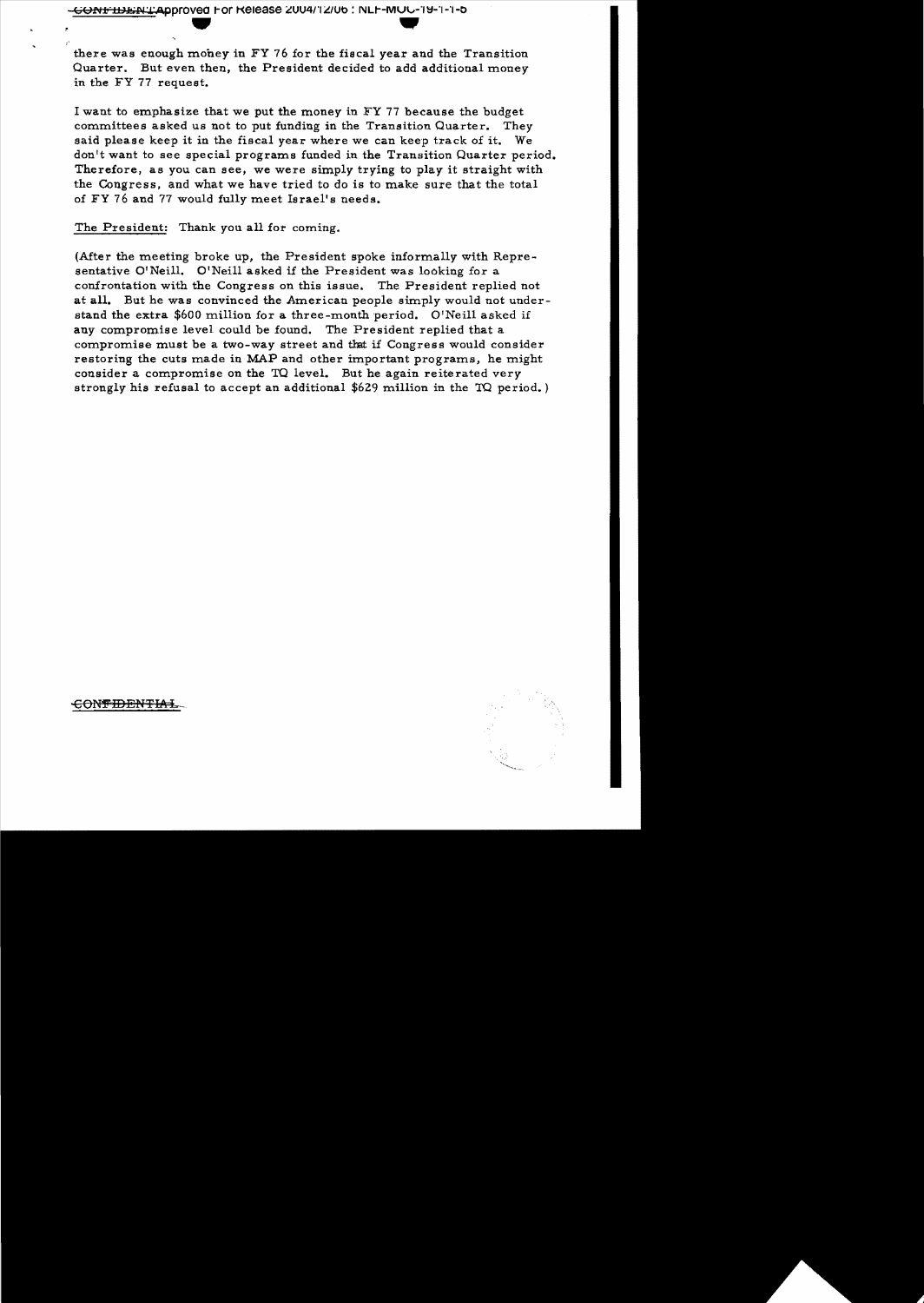#### PARTICIPANTS

The President The Vice President The Secretary of State The Secretary of Defense The Secretary of Health, Education and Welfare The Assistant Secretary for Health

#### HOUSE

#### SENATE

Carl Albert Tip O'Neill Jack McFall Phil Burton-John Rhodes Bob Michel John Anderson Doc Morgan Bill Broomfield .Mel Price Bob Wilson Paul Rogers Tim Lee Carter Dan Flood George Mahon Al Cederberg Otto Passman

#### STAFF

Bob Hartmann Jack Marsh Dick Cheney Brent Scowcroft Max Friedersdorf Bill Baroody Phil Buchen Ron Nessen Jim Cannon Jim Lynn Bill Seidman Alan Greenspan Bill Kendall Charlie Leppert Tom Loeffler Joe Jenckes Pat Rowland Bob Wolthuis Russ Rourke

Mike Mansfield Hugh Scott Bob Griffin Carl Curtis John Sparkman Cliff Case Dick Schweiker Milt Young Frank Moss John Stennis Warren Magnuson Bob Byrd Jim Eastland

#### **REGRETS**

|      | Sen. Thurmond |
|------|---------------|
|      | Sen. Kennedy  |
| Sen. | <b>Brooke</b> |
| Sen. | McClellan     |
|      | Sen. Inouye   |

 $|b|$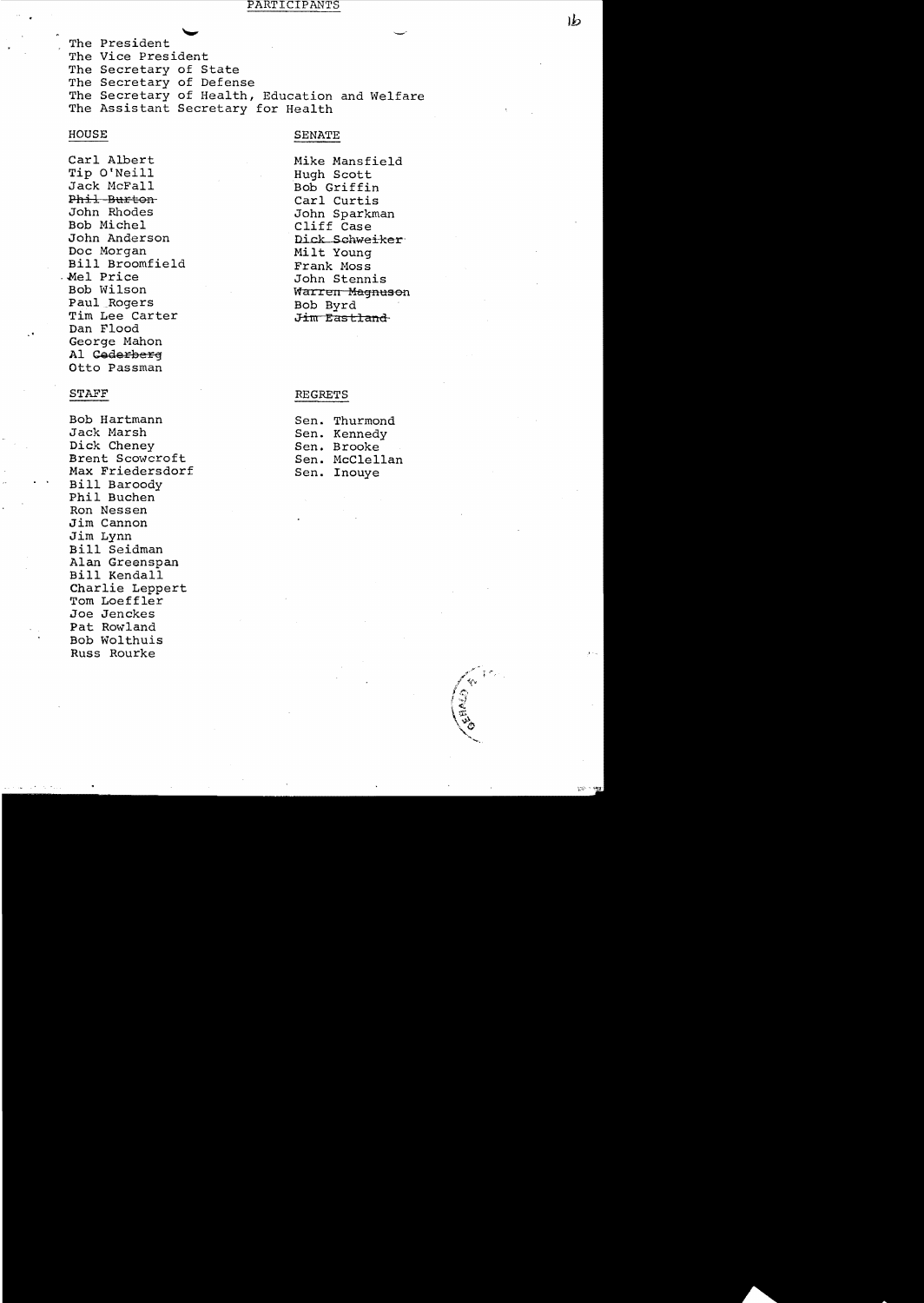# NATIONAL SECURITY COUNCIL

 $\overline{\text{COMFIDENTHA}}$   $\overline{\text{IMFORMA}}$ 

April 9, 1976

ATTACHMENT **of the set of the set of the set of the set of the set of the set of the set of the set of the set of the set of the set of the set of the set of the set of the set of the set of the set of the set of the set o** 

MEMORANDUM FOR: BRENT SCOWCROFT

FROM:

LES JANKA

SUBJECT: Meeting with Bipartisan Leadership Wednesday, April 7, 1976

Attached for your review is a Memorandum of Conversation drawn from my notes of the President's meeting with the Bipartisan Leadership which was held Wednesday, April 7, 1976.

RECOMMENDATION

That you review and approve the Memcon at Tab A.

APPROVE

DISAPPROVE